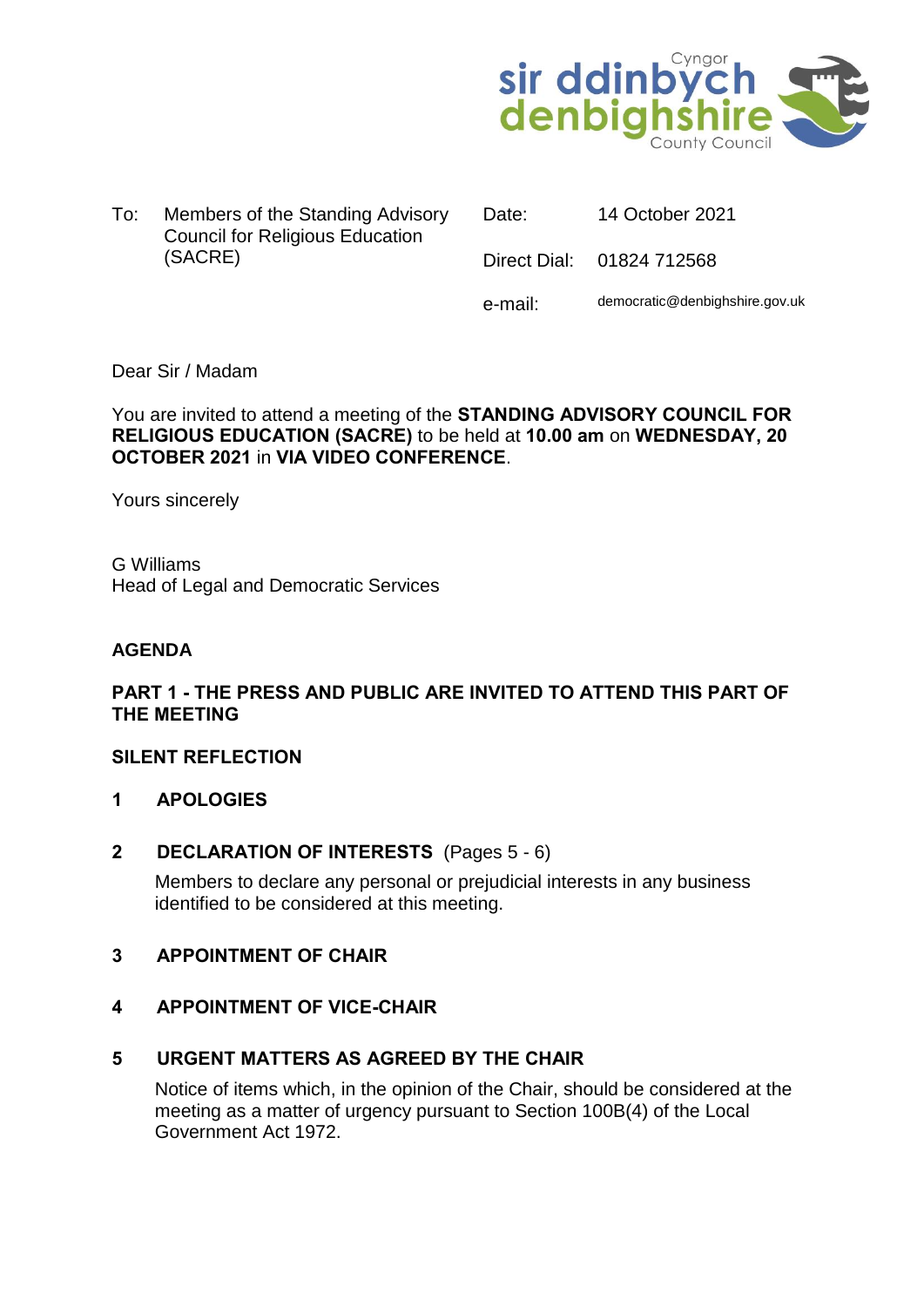# **6 MINUTES OF LAST MEETING** (Pages 7 - 10)

To receive the minutes of the Standing Advisory Council for Religious Education held on 24 June 2021 (copy attached).

# **7 AGORED CYMRU LEVEL 2 AWARD IN EXPLORING WORLD VIEWS**

(Pages 11 - 12)

To receive a presentation from Libby Jones about the new qualification that will meet Agreed Syllabus expectations at KS4.

To consider how best to promote the qualification to local Secondary Schools.

# **8 HUMANIST REPRESENTATION ON SACRE** (Pages 13 - 14)

To receive a presentation from Kathy Riddick, Wales Humanists Coordinator, on Humanism in Wales.

# **9 SACRE DRAFT ANNUAL REPORT 2020/2021** (Pages 15 - 40)

To consider and approve the draft SACRE Annual Report 2020/21 (copy attached).

# **10 WASACRE** (Pages 41 - 66)

To receive the minutes of the meeting held online 16 June 2021.

# **11 DATE OF NEXT MEETINGS**

Spring 22 – 1 February 2022 Summer 22 – 23 June 2022 Autumn 22 – 19 October 2022

## **PART 2 - NO ITEMS**

#### **MEMBERSHIP**

## **Councillors Representing Denbighshire County Council**

Ellie Chard Tony Flynn Emrys Wynne Rachel Flynn Cheryl Williams Meirick Davies

## **Representing Religious Denominations**

| Mr. Dominic Oakes              | Jennie Downes |
|--------------------------------|---------------|
| Rev. B H Jones                 | Collette Owen |
| <b>Rev. Martin Evans-Jones</b> |               |